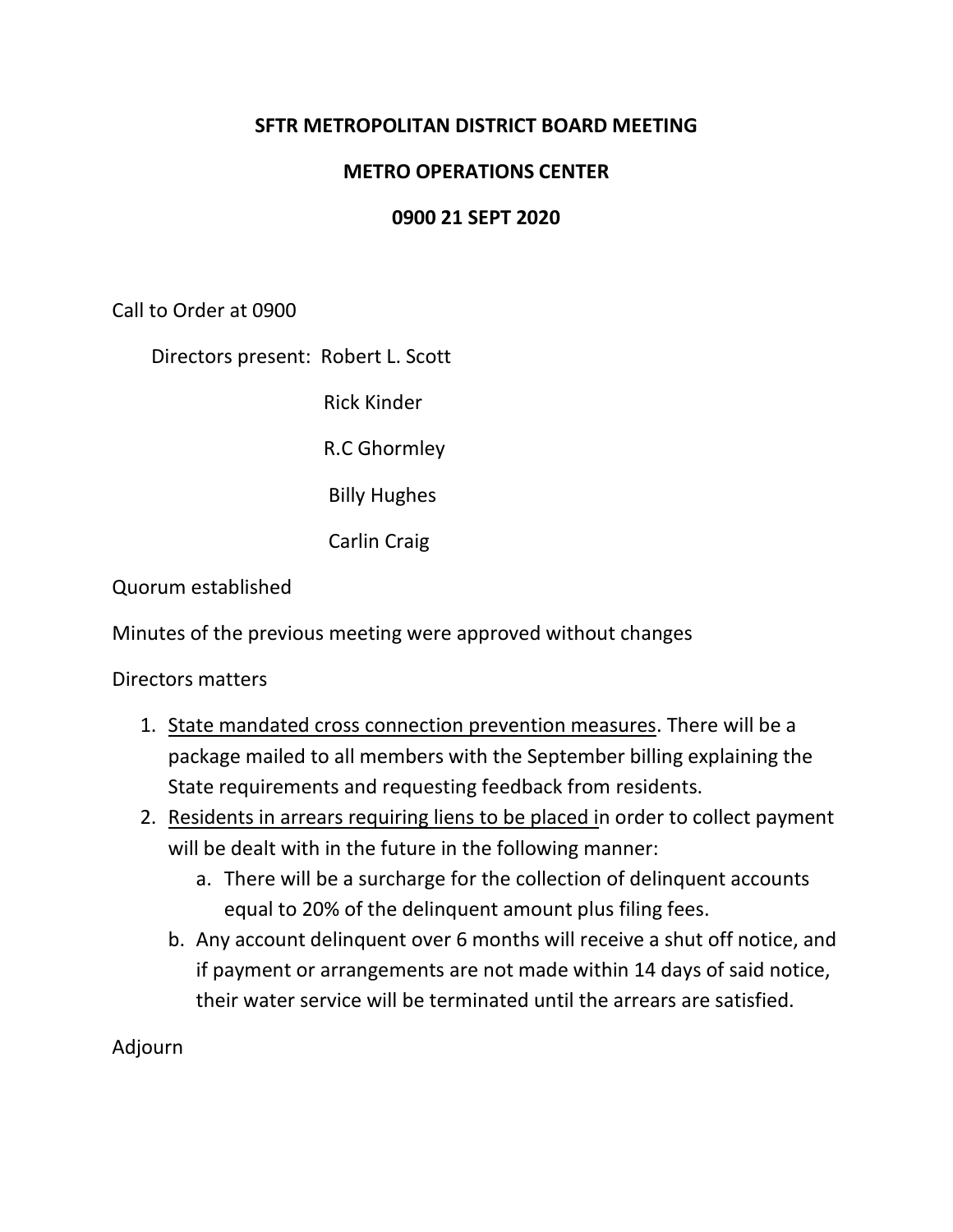#### **SFTR Metro District** 33712 Mountain View Drive 9AM, November 19, 2020

Robert L.Scott, President Rick Kinder, Vice President Carlin Craig, Secretary/Treasurer **Billy Hughes RC Ghormley** 

Bob Scott called the meeting to order at 9:16 am.

All board members were present. We also had two guests at this meeting: Nancy Allred and Abby Tamburelli

The board met to review and discuss the 2021 preliminary budget. The budget was reviewed line by line and Abby will make the suggested changes for the December board meeting when the budget is finalized and approved by the board.

Meeting was adjourned at 10:06 am.